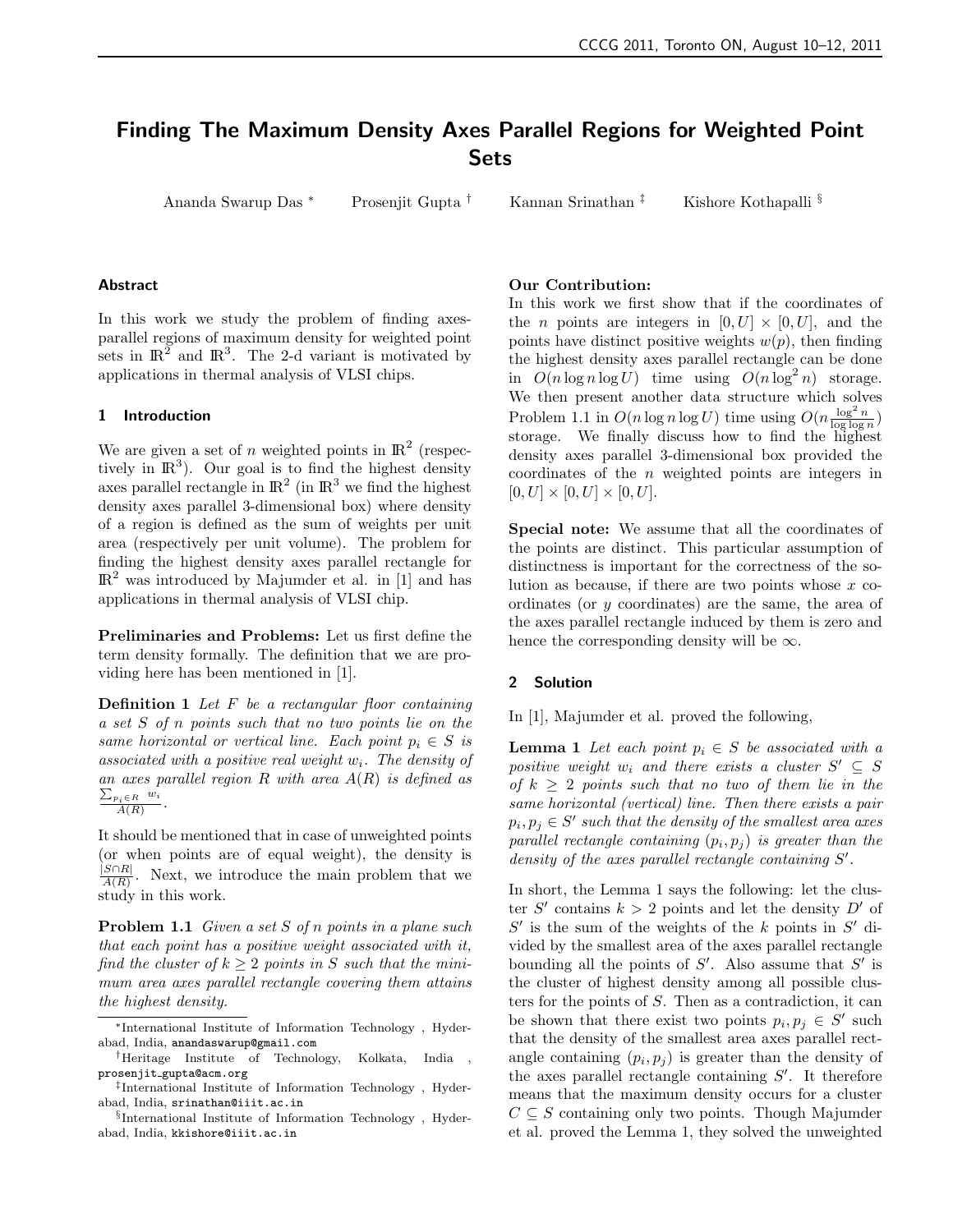version of the problem in which case, the problem gets reduced to finding the smallest area axes parallel rectangle enclosing two points of S as diagonally opposite corners. No efficient solution is however known for the problem with a weighted point set. In this work, we show a simple "divide and conquer" technique for the problem assuming that the coordinates of the weighted points are integers in  $[0, U] \times [0, U]$ .



Figure 1: (a) The  $y$  coordinate of the end point of the dotted semi infinite horizontal segment is  $p_{y\_mid} =$  $\frac{p_1(y)+p_t(y)}{2}$ . (b) The rectangle enclosing the points  $p_1, p_t$ as diagonally opposite corner points cannot be a candidate for highest density rectangle as it contains the point  $p_{adv}$  in it.

## 2.1 Our Algorithm

- 1. Consider a point  $p_1 \in S$ . Let  $p_1 =$  $(p_1(x), p_1(y))$ . Consider the northeast quadrant  $NE(p) = (P_1(x), \infty] \times (P_1(y), \infty].$
- 2. Let the weight of  $p_1$  be  $w(p_1)$ . Create a query box  $q = [p_1(x), \infty) \times [p_1(y), \infty) \times [w(p_1), \infty).$
- 3. Find the point with the smallest  $x$  coordinate in the query box q. Let this point be denoted by  $p_t =$  $(p_t(x), p_t(y)).$
- 4. Consider the axes parallel rectangle  $R_{1,t}$  enclosing the points  $p_1, p_t$  as the diagonally opposite corners. Check if the rectangle  $R_{1,t}$  contains any point  $p_{adv} \in S$ . See Figure 1 (b).
	- (a) If  $R_{1,t} \cap S = \emptyset$ , then  $R_{1,t}$  is a candidate for being the highest density rectangle.
	- (b) Else, as per Lemma 1,  $R_{1,t}$  cannot be the highest density rectangle.
- 5. Repeat the above steps but this time with the query box  $q = [p_1(x), \infty) \times [p_1(y), \lfloor \frac{p_1(y) + p_t(y)}{2} \rfloor] \times$  $[w(p_1), \infty)$ . The reason for this step is explained in Lemma 2.
- 6. Stop the algorithm if  $\lfloor \frac{p_1(y)+p_t(y)}{2} \rfloor = p_1(y)$ .
- 7. Follow a similar procedure for the southeast quadrant  $SE(p_1)$ , southwest quadrant  $SW(p_1)$ , and northwest quadrant  $NW(p_1)$  for the point  $p_1$ .
- 8. Repeat the steps (1) to (7) for all the points in S.

Consider the query box  $q = [p_1(x), \infty) \times [p_1(y), \infty) \times$  $[w(p_1), \infty)$  mentioned in the step (2) of the algorithm and let  $S_{NE(p_1)}$  be the set of all the points in S lying in the northeast quadrant of  $p_1$  such that these points have their respective weight greater than the weight of  $p_1$ . Then we have the following lemma.

**Lemma 2** Let  $p_t, p_2 \in S_{NE(p_1)}$  be two points such that (a)  $p_t = (p_t(x), p_t(y))$  has the smallest x coordinate among all points in  $S_{NE(p_1)}$  and (b) the axes parallel rectangle  $R_{1,2}$  enclosing  $p_1$  and  $p_2$  as diagonally opposite corners has the highest density in  $S_{NE(p_1)}$ . Then the y coordinate of  $p_2$  must be less than  $\frac{p_1(y)+p_t(y)}{2}$ .

**Proof:** See Figure 1 (a). Since  $p_2(x) > p_t(x)$  $p_1(x)$ ,  $p_2(x) - p_t(x) < p_2(x) - p_1(x)$ . By Lemma 1,  $p_2(y)$  <  $p_t(y)$  or else the rectangle  $R_{1,2}$  will also contain the point  $p_t$  and hence cannot have highest density. If  $p_2(y) \in \left[\frac{p_1(y) + p_t(y)}{2}, p_t(y)\right]$ , then  $p_t(y) - p_2(y) \le$  $p_2(y) - p_1(y)$ . Therefore the area of the rectangle  $R_{t,2}$ , the one enclosing  $p_t, p_2$  as the diagonally opposite points will have its area  $A(R_{t,2}) < A(R_{1,2})$ . Since  $w(p_t) > w(p_1), \frac{w(p_t)+w(p_2)}{A(R_{t,2})} > \frac{w(P_1)+w(P_2)}{A(R_{1,2})}$  $\frac{P_1)+w(P_2)}{A(R_{1,2})}$ , a contradiction to the fact that  $R_{1,2}$  has the highest density.

We therefore conclude the section by stating the following lemma.

Lemma 3 When the coordinates of the points are integers and in the range of  $[0, U] \times [0, U]$ , the maximum number of candidate rectangles we generate for any point  $p_1$  is  $O(\log U)$ . The total number of candidate rectangles thus generated is  $O(n \log U)$ .

## 3 The Choice of Data Structures

As evident from our algorithm in Section 2.1, we need two particular data structures namely (a) a 2-d range aggregate data structure  $D$  such that given a query rectangle q we can efficiently decide if  $q \cap D = \emptyset$  or not, and (b) a 3-d range successor data structure for efficient execution of our algorithm. We skip the discussion on 2-d range queries as they are very well studied [8] and focus on 3-d range successor problem. Formally the problem can be defined as follows.

**Problem 3.1** Given a set S of n points in  $\mathbb{R}^3$  preprocess them into a data structure such that given an axes parallel d-box q for  $d = 3$ , one can efficiently report the point with the smallest x coordinate in  $q \cap S$ .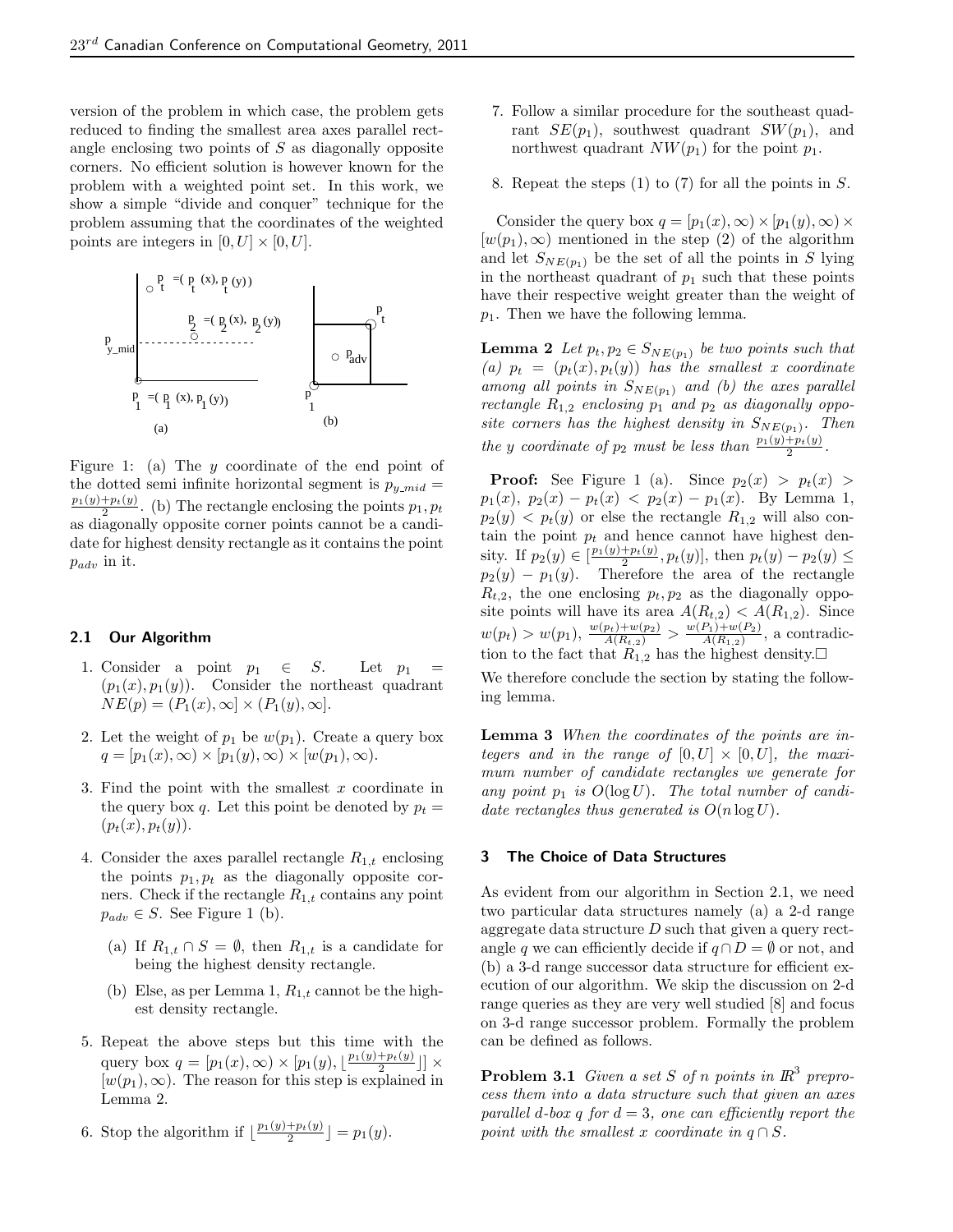The above problem has been studied in [3, 7]. The data structure presented in [7] takes expected  $O(n \log n \log \log n)$  preprocessing time, occupies  $O(n \log^2 n)$  space and can be queried in  $O(\log n \log \log n)$  time. The data structure presented in [3] can be built in  $O(n^{1+\epsilon})$  time, occupies  $O(n^{1+\epsilon})$ space and can be queried in  $O(1)$  time. For any data structure for the range successor problem let  $P(n)$  be the preprocessing time and let  $Q(n)$  be the query time. Since we may need to answer  $O(n \log U)$  range successor queries in the worst case for solving Problem 1.1, the total time required to answer range successor queries is  $R(n) = P(n) + O(n \log U)Q(n)$ . Hence we propose a data structure RSQ to solve the 3-dimensional range successor problem so that the  $R(n)$  value is smaller than that obtained by using the solutions from [3] and [7]. RSQ is a variant of range aggregate tree with fractional cascading [8] and is also a variant of [4].

### 3.1 The Preprocessing Algorithm

- 1. Let  $x_1, x_2, \ldots, x_n$  be a sorted list of points on the real line, being the x-projections of the points in S. Consider the elementary intervals created by the partitioning of the real line induced by these points. Construct a balanced binary tree  $T_x$ , associating the above elementary intervals with its leaves.
- 2. To each internal node  $\mu$ , assign an interval  $int(\mu)$ which is union of the elementary intervals of the points associated with the leaf nodes of the subtree rooted at  $\mu$ .
- 3. At each internal node  $\mu \in T_x$  maintain an array  $A_\mu$ which stores the y coordinates of the points present in the leaf nodes of the subtree rooted at  $\mu$ .
- 4. Also maintain a range minima data structure  $RM_{A_{\mu}}$  (see [6]) such that given two indices  $i, j$ of  $A_{\mu}$ , we can return the maximum weight among the points whose  $y$  coordinates are stored between  $A_\mu[i]$  to  $A_\mu[j]$ .
- 5. Let w and v be the two children of  $\mu$ . Since  $A_{\mu} = A_{w} \cup A_{v}$ , each index *i* of  $A_{\mu}$  has two pointers one pointing to the smallest value in  $A_w$  which is greater than equal to  $A_\mu[i]$  and the other pointing to the smallest value in  $A_v$  greater than equal to  $A_\mu[i]$ . Similarly each index i of  $A_\mu$  has two pointers one pointing to the largest value in  $A_w$  which is smaller than equal to  $A_\mu[i]$  and the other pointing to the largest value in  $A_v$  smaller than equal to  $A_\mu[i]$ .
- 6. Now, at the node  $\mu$ , construct a height balanced binary search tree  $T_{\mu,\nu}$  on the points of  $A_{\mu}$ .
- 7. At each node  $\phi \in T_{\mu,y}$ , store a sorted array  $W_{\phi}$ which stores the weights of the points whose  $y$  coordinates are stored in the leaf nodes of subtree rooted at  $\phi$ .
- 8. Maintain a range minima data structure  $RM_{\phi}^{\prime}$  such that given two indices  $i, j$  of  $W_{\phi}$ , we can return the minimum  $x$  coordinate among the points stored between  $W_{\phi}[i]$  to  $W_{\phi}[j]$ .

Lemma 4 The data structure RSQ for range successor queries can be built in  $O(n \log^2 n)$  time and occupies  $O(n \log^2 n)$  space.

## 3.2 The Query Algorithm

Let our query be  $q = [x_1, \infty) \times [y_1, y_2] \times [wt, \infty)$ . We wish to find out the the point  $p \in S$  with the smallest x coordinate and fitting inside q.



Figure 2: The nodes marked black are the ones to which the interval  $[x_1,\infty)$  is allocated

- 1. Find the leaf node  $leaf \in T_x$  such that it contains the value  $x_1$ . Trace the path  $\pi$  from the node *leaf* to the root node of the tree  $T_x$ .
- 2. For any node  $v$  which is a right sibling of any node u on the path  $\pi$ , its interval  $int(v) \subset [x_1,\infty)$ . Allocate the semi-infinite interval  $[x_1,\infty)$  to the nodes v. See Figure 2. The nodes marked black are the ones to which the interval  $[x_1, \infty)$  is allocated. In general, the interval  $[x_1,\infty)$  will be allocated to  $O(\log n)$  canonical nodes of  $T_x$ . Since  $[x_1,\infty)$  is a semi-infinite interval, it will be allocated to at most one node at each level of the tree. For  $l \in O(\log n)$ , let us number these nodes as  $v_1, \ldots, v_l$ , starting from the leaf level of the tree  $T_x$ . See Figure 2.
- 3. Search the array  $A_{root}$  to find the indices i and j such that  $y_1 \leq A_{root}[i] < A_{root}[j] \leq y_2$ . Then find the smallest value greater than  $y_1$  and the largest value smaller than  $y_2$  in the all the arrays starting from  $A_1, \ldots, A_l$ . This can be done by chasing the pointers starting from  $A_{root}$ .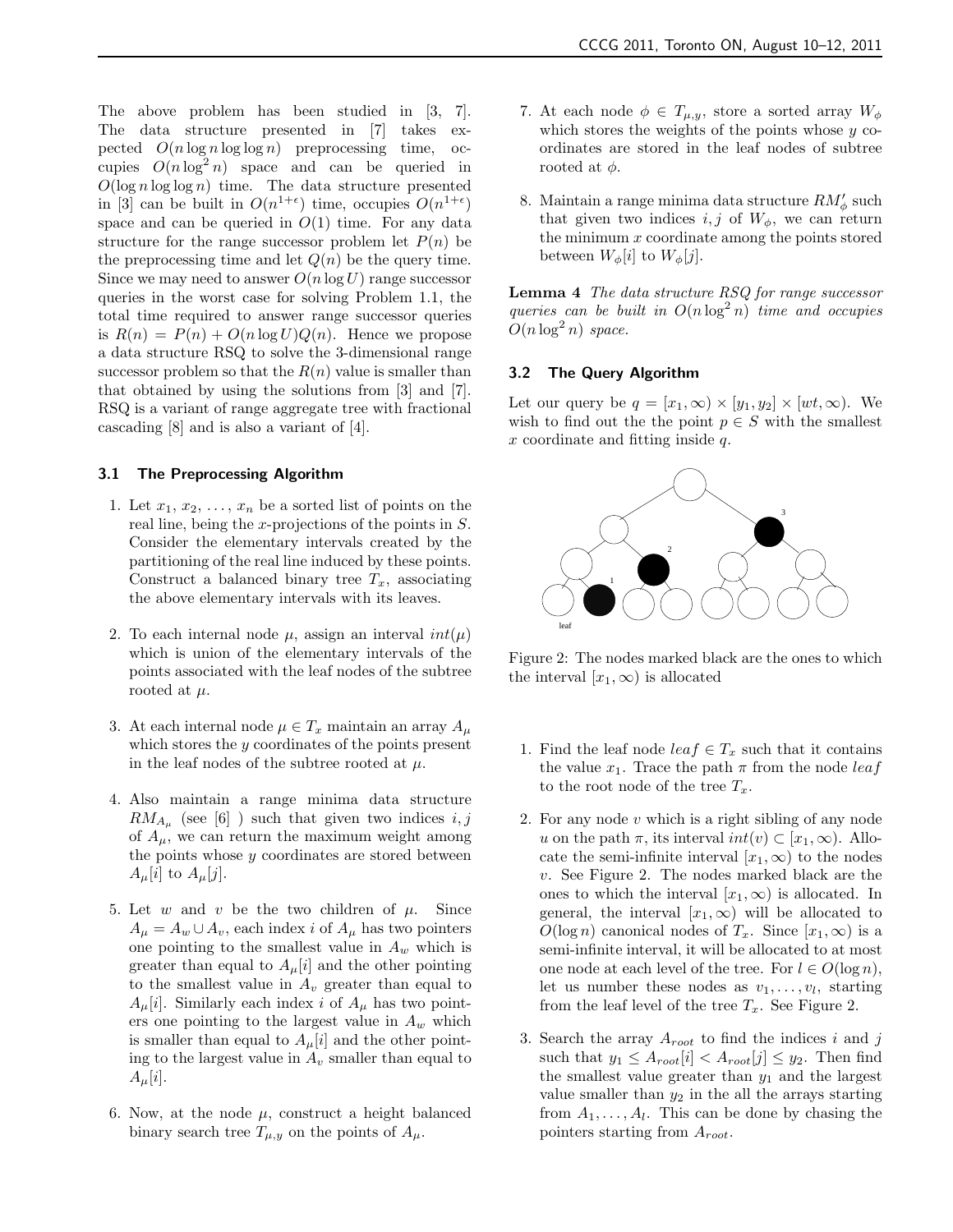- 4. As  $v_1$  is a leaf node,  $|A_{v_1}| = 1$ . Check if the y coordinate stored in the node marked 1 is in between  $y_1$  and  $y_2$ . If so, check if the weight of the point is greater than wt. If so, we have our desired point in the node 1.
- 5. Else we move to the node marked 2. Let  $i', j'$  be the indices such that  $y_1 \leq A_2[i'] < y_2 \leq A_2[j']$ .
- 6. Using Range Minima data structure  $RM_{A_2}$ , find the maximum weight  $w'$  among the points stored in between  $A_2[i']$  and  $A_2[j']$ .
- 7. Let  $w' > wt$ . It means we have our desired point at the node 2. We move to the node 2.
	- Consider the data structure  $T_{\mu,y}$  for  $\mu=2$ , created in steps (6) to (8) of the preprocessing step. By repeating steps similar to (4) to (7) of the query algorithm on the tree  $T_{\mu,y}$ , on required auxiliary arrays  $W_{\phi}$  and on required range minima data structures  $RM'_{\phi}$ , we can find out the point with the smallest  $x$  coordinate present in  $S \cap q$ .
	- Return the point discovered in the previous step
- 8. On the other hand, if  $w' < wt$ , we move to the next node that we have marked as node 3.
- 9. For any query  $q$ , the above steps continue until
	- we discover the point with the smallest  $x$  coordinate in  $q$  or
	- we have visited all the  $l$  nodes and have failed to find the point  $p \in S$  with the smallest x coordinate and fitting in  $q$ .

Lemma 5 The data structure RSQ supports 3dimensional range successor queries in  $O(\log n)$  time.

**Proof:** Finding the leaf node  $leaf \in T_x$  needs  $O(\log n)$ time. Next, searching the indices  $i, j$  such that  $y_1 \leq$  $A_{root}[i] < A_{root}[j] \le y_2$ , needs another  $O(\log n)$  time. Once the indices  $i, j$  of the root node are found, finding the respective indices in all the arrays of the nodes marked black in Figure 2 needs  $O(\log n)$  time. Next, we check if the point in the node marked 1 fits our requirement. If so, our job is done in  $O(\log n)$  time. Else, we move to the node marked 2 and find the maximum weight among the points which are stored between  $A_2[i']$ to  $A_2[j']$  where  $y_1 \leq A_2[i'] < A_2[j'] \leq y_2$ . This needs  $O(1)$  time using the range minima data structure. If we find the maximum weight to be greater than  $wt$ , we restrict our searching only at node 2. Next, we repeat similar searches at the tree  $T_{2,y}$ . This needs another  $O(\log n)$  time. Hence the result.  $\square$ 

From Lemma 4 and Lemma 5, we conclude the following theorem.

**Theorem 6** A set S of n points in  $\mathbb{R}^3$  can be preprocessed in time  $O(n \log^2 n)$  into a data structure of size  $O(n \log^2 n)$  so that given a query axes-parallel rectangle q, the range successor query can be answered in  $O(\log n)$ time.

By using Lemma 3 and Theorem 6, we can conclude the following:

**Lemma 7** If the points are in the range  $[0, U] \times [0, U]$ ,  $O(\log U)$  candidate rectangles for the point  $P_1$  are generated in  $O(\log U \log n)$  time. Hence the total time needed to find the highest density axes parallel rectangle is  $O(n \log U \log n + n \log^2 n)$ .

The above lemma will also hold when the coordinates of the points are integers in  $\mathbb{R} \times [0, U]$ .

## 3.3 A Reduced Spaced Data Structure

Next we present RSL, a reduced space data structure for the 3-dimensional range successor problem. Steps of Preprocessing :

- 1. Let us change the degree of the internal nodes of the tree  $T_x$  to  $O(\sqrt{\log n})$  instead of two. The height of the tree is therefore  $O(\frac{\log n}{\log \log n})$ .
- 2. In each internal node  $\mu \in T_x$ , we create the auxiliary array  $A_\mu$ . The array  $A_\mu$  stores the sorted y  $coordinates of the points whose x coordinates are$ associated in the leaf nodes.
- 3. Any element of  $A_\mu$  will now have with 2 pointers pointing to two elements in each of the auxiliary pointing to two elements in each of the auxiliary<br>arrays belonging to the  $\sqrt{\log n}$  children of  $\mu$ . One pointer will point to the smallest value in the array  $A_w$  greater than the element and the other pointer will point to the largest element in the array  $A_w$ smaller than the element. Here  $w$  is a child of  $\mu$ . smaller than the element. Here w is a child of  $\mu$ .<br>Hence any element in  $A_{\mu}$  will have  $2\sqrt{\log n}$  pointers. The construction of  $A_\mu$  is discussed later.
- 4. Repeat the steps  $(3)$ ,  $(6)$ ,  $(7)$ ,  $(8)$  of the preprocessing algorithm in sub section 3.1.

#### 3.3.1 Construction of the array  $A_{\mu}$

Building the array  $A_{\mu}$  is easy. Let  $A_{w_1}, \ldots, A_{w_{\sqrt{\log n}}}$  are Butting the array  $\Lambda_{\mu}$  is easy. Let  $\Lambda_{w_1}, \ldots, \Lambda_{w_{\sqrt{\log n}}}$  are<br>the sorted arrays present at the  $\sqrt{\log n}$  children of the the sorted arrays present at the  $\sqrt{\log n}$  children of the node  $\mu$ . From each array  $A_{w_i}$   $\forall i = 1, ..., \sqrt{\log n}$ , take its smallest element and construct a min-heap. The height of the heap will be  $O(\log \log n)$ . Now the root node of the heap will contain the smallest element of the heap. We will store the element of the root to the first available index of  $A_\mu$  and this element will have a pointers to the elements currently present in the heap at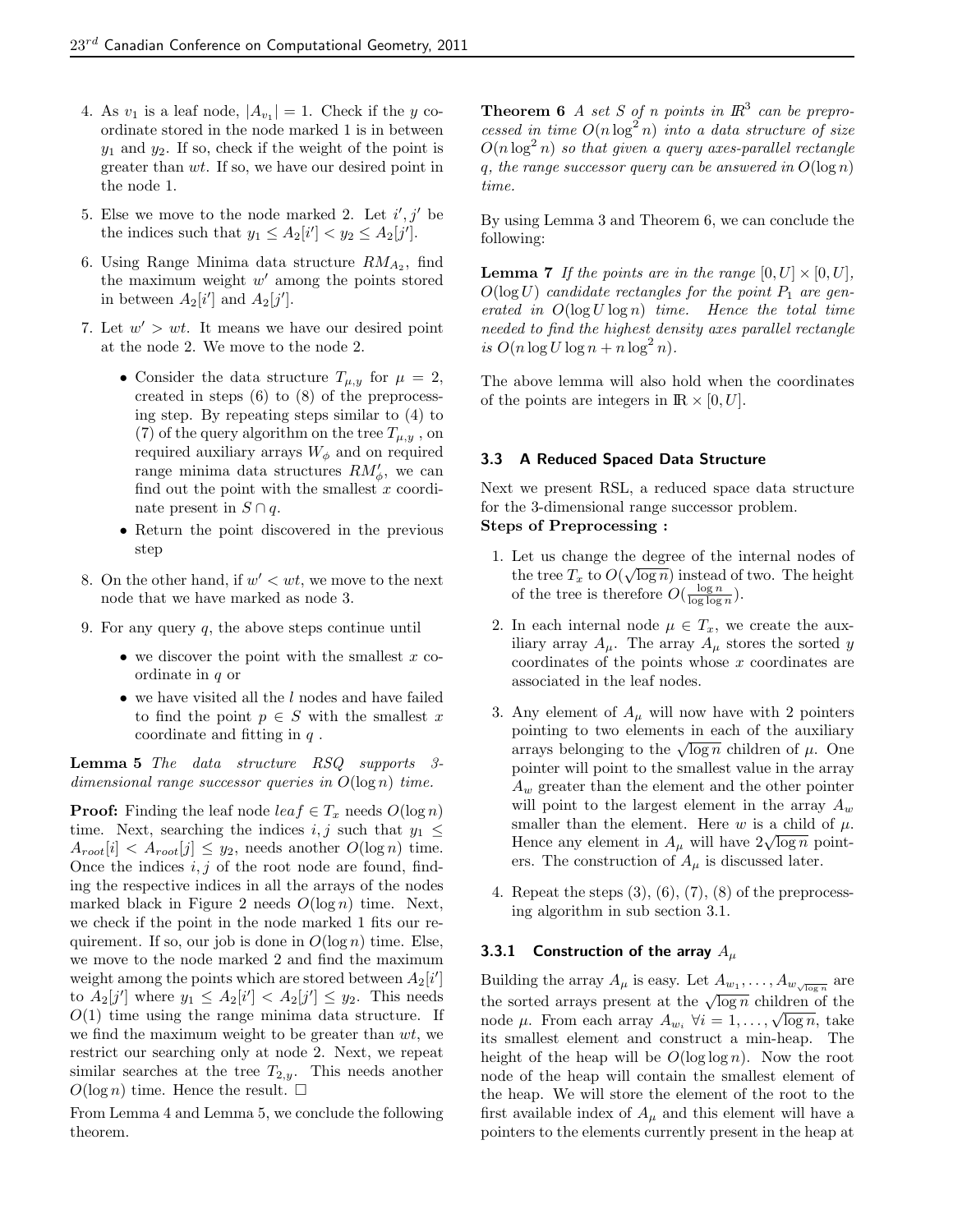

Figure 3: The nodes marked black are the ones to which the interval  $[x_1,\infty)$  is allocated

their respective arrays. It will also have a pointer to the next value of the array  $A_{w_i}$  from which it originated. From the array  $A_{w_i}$  take the next element and insert it into the heap. This method has been used in [5] for reporting the top  $k$  weights in a query rectangle.

Lemma 8 The data structure RSL for range successor queries can be built in  $O(n \frac{\log^2 n}{\log \log n})$  time and occupies  $O(n \frac{\log^2 n}{\log \log n})$  space.

## 3.4 The Query Procedure

Let our query  $q = [x_1, \infty) \times [y_1, y_2] \times [wt, \infty)$  and we would like to find the point with the smallest  $x$  coordinate in it. Let us denote the tree  $T_x$  as the primary tree. This tree is a variant of the range tree used by [2] and [3]. As mentioned in [2], an interval  $[a, b]$  can be represented as a union of node ranges of some nodes  $v_1, \ldots, v_k$  that can be grouped into  $\frac{\log n}{\log \log n}$  groups  $G_1, \ldots, G_h$ . Each group  $G_i$  contains a set of children  $v_{l_i}, v_{l_{i+1}}, \ldots, v_{l_r}$  for some node  $v_l$ . There are at most two groups in each level. Hence there are  $O(\frac{\log n}{\log \log n})$  groups. Consider the interval  $[x_1,\infty)$ . We can also write this interval as  $[x_1, x_{max}]$  where  $x_{max}$  is the maximum x coordinate among all the points of the set S. See Figure 3. Let  $[x_1, x_{max}]$  is equal to the union of the intervals of the black nodes. These black nodes are divided into three groups and are assigned to the nodes marked  $G_1, G_2$ and  $G_3$ .

Let  $p_1$  be the point with the smallest x coordinate in q. Let us also suppose that  $p_1$  is not present in the nodes marked by the groups  $G_1$  and  $G_2$ . Now suppose we are at the node marked  $G_3$ . We need to decide, among the three children of  $G_3$  marked as  $n_1, n_2, n_3$ , which node should we visit ? It can be noticed that if there is even a single point from the node marked  $n_1$  fitting inside the query q, the point  $p_1$  has to be present in  $n_1$ . Therefore, we need a way to decide if it is profitable to visit the node  $n_1$  (or in fact any node). Remember that we have an array  $A_{G_3}$  at the node marked  $G_3$  such that  $A_{G_3}$  sorts all the points that are stored at the leaf nodes of the subtree rooted at  $G_3$ . The array  $A_{G_3}$  is sorted according to the y coordinates of the points that are present in the leaf nodes of the tree rooted at node marked  $G_3$ . Moreover each index i of the array  $A_{G_3}$  has a pointer to the smallest value greater than  $A_{G_3}[i]$  and the largest value smaller than  $A_{G_3}[i]$  in the array  $A_{n_1}$ . So if we find the smallest value greater than  $y$  and the largest value smaller than  $y_1$  for the array  $A_{G_3}$ , then we can easily do the same for  $A_{n_1}$ . Once we discover the two indices of the array  $A_{n_1}$ , using range minima query we can find the largest weight  $w'$  for the points whose y coordinates are stored in the array  $A_{n_1}$  in between those two indices in  $O(1)$  time. If  $w' > wt$ , we focus our searching only at the node  $n_1$ . We move to the node  $n_1$ and follow steps similar to that of the query algorithm in subsection 3.2 to find out the point with the smallest x coordinate present in  $S \cap q$  and return it as an answer. On the other hand, if  $wt < w'$ , we move to the next node  $(n_2 \text{ as per our Figure 3}).$ 

Lemma 9 The data structure RSL supports 3 dimensional range successor queries in  $O(\log n)$  time.

**Theorem 10** A set S of n points in  $\mathbb{R}^3$  can be preprocessed in time  $O(n \frac{\log^2 n}{\log \log n})$  into a data structure of size  $O(n \frac{\log^2 n}{\log \log n})$  so that given a query axes-parallel rectangle q, the range successor query can be answered in  $O(\log n)$ time.

Using the above theorem, we conclude the following

Theorem 11 Given a set of n weighted points whose coordinates are integers in  $[0, U] \times [0, U]$ , the highest density axes parallel rectangle can be found in time  $O(n \frac{\log^2 n}{\log \log n} + n \log U \log n)$  using space of  $O(n \frac{\log^2 n}{\log \log n})$ .

## 4 On Finding the Highest Density Axes Parallel 3 dimensional box

Before we start the section, we define our density as follows:

**Definition 2** Let S be a set of n points in  $\mathbb{R}^3$ . The density of the axes parallel d-box R (for  $d = 3$ ) with volume  $V(R)$  and covering the points in  $R$ , is defined as  $\frac{\sum_{p_i \in R} w_i}{V(R)}$ .

In this section, we wish to solve the following problem

Problem 4.1 We are given a set of n weighted points such that their coordinates are integers in the range of  $[0, U] \times [0, U] \times [0, U]$ . We wish to find the cluster of  $k > 2$  points such that the minimum area axes parallel dbox for  $d = 3$  covering them attains the highest density.

Before we try to solve the Problem 4.1, we refer to the following fact proved by Majumder et al. in [1].